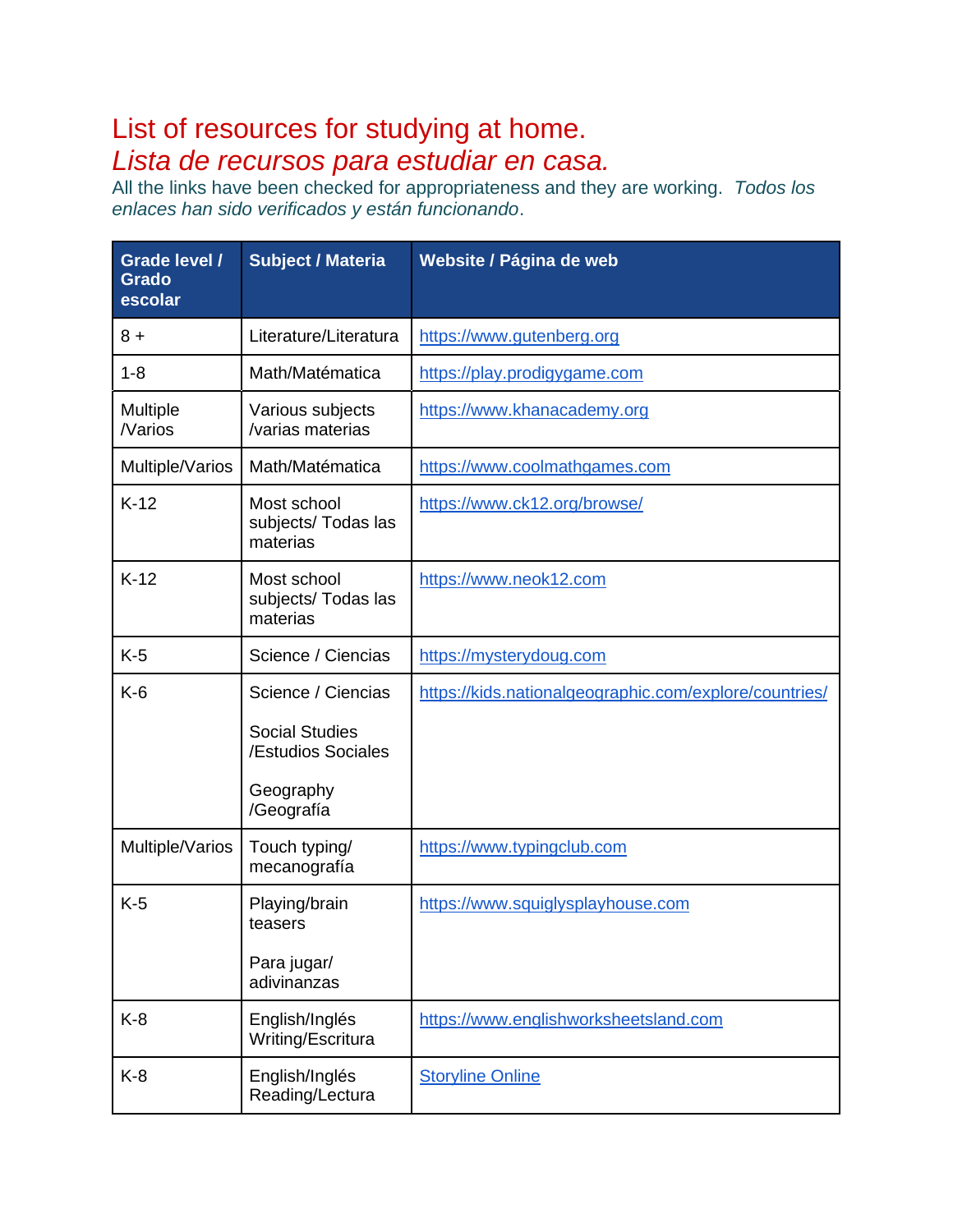| $K-12$  | Combines several<br>resources in most<br>school subjects<br>/Combina recursos<br>de distintas partes<br>para varias<br>materias | <b>Wordville Reading Comprehension Short Stories for</b><br>All Grades. Free Printable Reading Passages and<br><b>Quiz Games</b> |
|---------|---------------------------------------------------------------------------------------------------------------------------------|----------------------------------------------------------------------------------------------------------------------------------|
| $K-8$   | History/historia                                                                                                                | <b>History for Kids - Fun Facts and Social Studies</b>                                                                           |
| $K-6$   | Most school<br>subjects<br>/ Todas las materias                                                                                 | <b>Math</b>                                                                                                                      |
| 8-adult | Links to<br>resources/enlaces a<br>recursos                                                                                     | http://ww1.e-learningforlife.org                                                                                                 |
| 7-adult | <b>PBS</b><br>Multiple subjects<br>/muchas áreas<br>distintas utilizando<br>los recursos de<br><b>PBS</b>                       | <b>PBS LearningMedia   Teaching Resources For</b><br><b>Students And Teachers</b>                                                |
| $K-6$   | Most school<br>subjects/ Todas las<br>materias                                                                                  | <b>Highlights Kids</b>                                                                                                           |
| 8-adult | Smithsonian<br><b>Museums</b><br>Different areas<br>depending on<br>exhibition<br>/varias areas<br>dependen de la<br>exhibición | <b>Exhibits Online</b>                                                                                                           |
| 9-adult | Smithsonian<br>Museums learning<br>Labs/ Espacios de<br>aprendizaje de los<br>museos del<br>Smithsonian                         | <b>Search   Everything</b>                                                                                                       |
|         |                                                                                                                                 |                                                                                                                                  |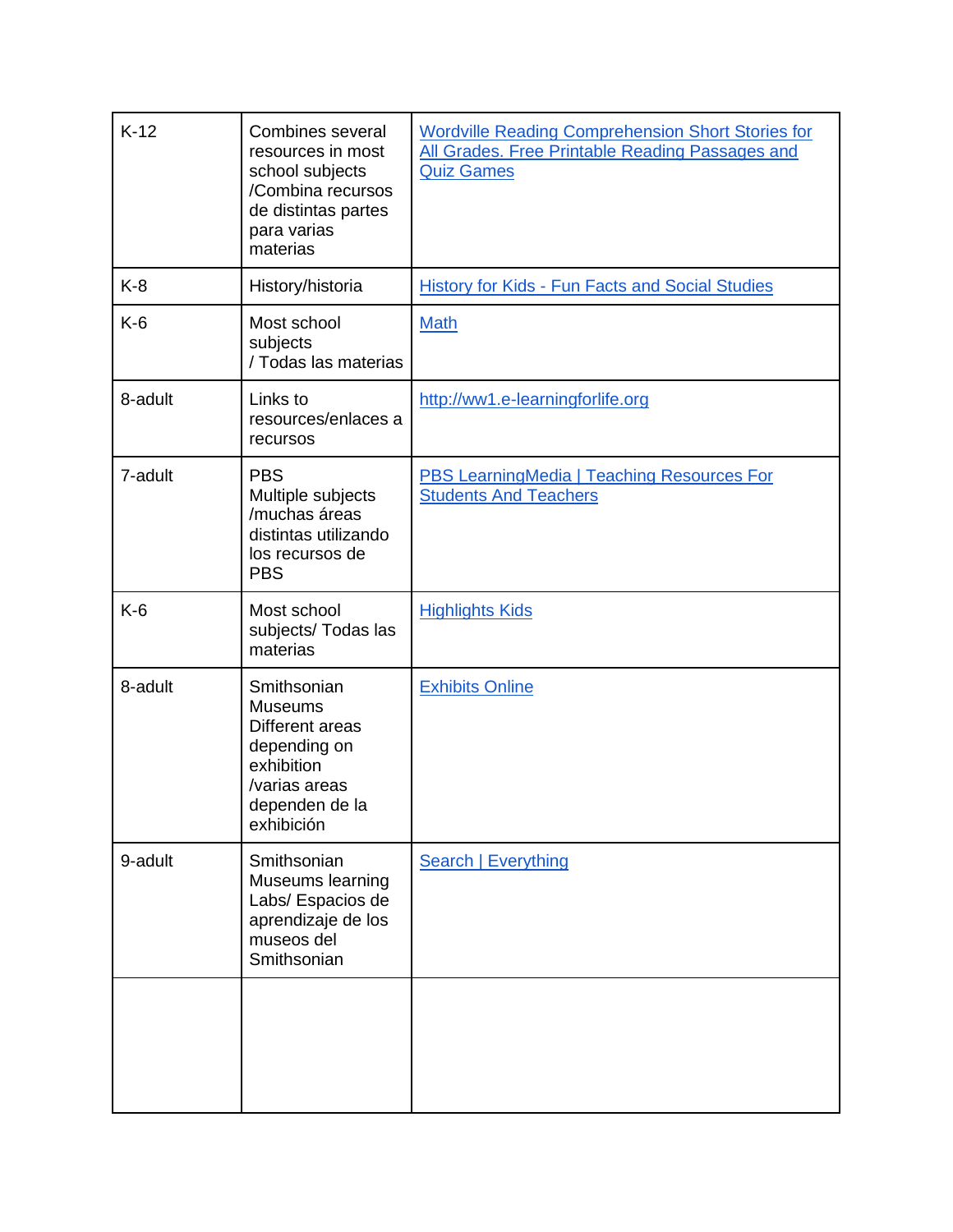| $K-8$  | International<br>Children's Library<br>multiple subjects<br>and languages<br>/Biblioteca<br>Internacional para<br>los Niños con<br>materias múltiples e<br>idiomas | <b>International Children's Digital Library: ICDL</b> |
|--------|--------------------------------------------------------------------------------------------------------------------------------------------------------------------|-------------------------------------------------------|
| $K-12$ | Database of free<br>digital libraries from<br>the LA Unified<br><b>School District</b><br>Lista de Bibliotecas<br>gratis del distrito<br>escolar de Los<br>Angeles | <b>Library - iLTSS / Free Internet Sites</b>          |

## **OTROS TIPOS DE RECURSOS / OTHER TYPES OF RESOURCES**

| <b>TIPO DE</b><br><b>RECURSO</b><br><b>TYPE OF</b><br><b>RESOURCE</b>                                                                                                                                                                                           | <b>ENLACE</b><br><b>LINK</b>                                                                                                     |
|-----------------------------------------------------------------------------------------------------------------------------------------------------------------------------------------------------------------------------------------------------------------|----------------------------------------------------------------------------------------------------------------------------------|
| Free Access to<br>Spectrum<br>Broadband and<br>Wi-Fi For 60<br>Days For New<br>$K-12$ and<br><b>College Student</b><br>Households<br>and More<br>Acceso gratis a<br>conexión de<br>Internet por 60<br>días para<br>hogares con<br>escolares y<br>universitarios | Charter to Offer Free Access to Spectrum Broadband and Wi-Fi For 60-Days<br>For New K-12 and College Student Households and More |
|                                                                                                                                                                                                                                                                 |                                                                                                                                  |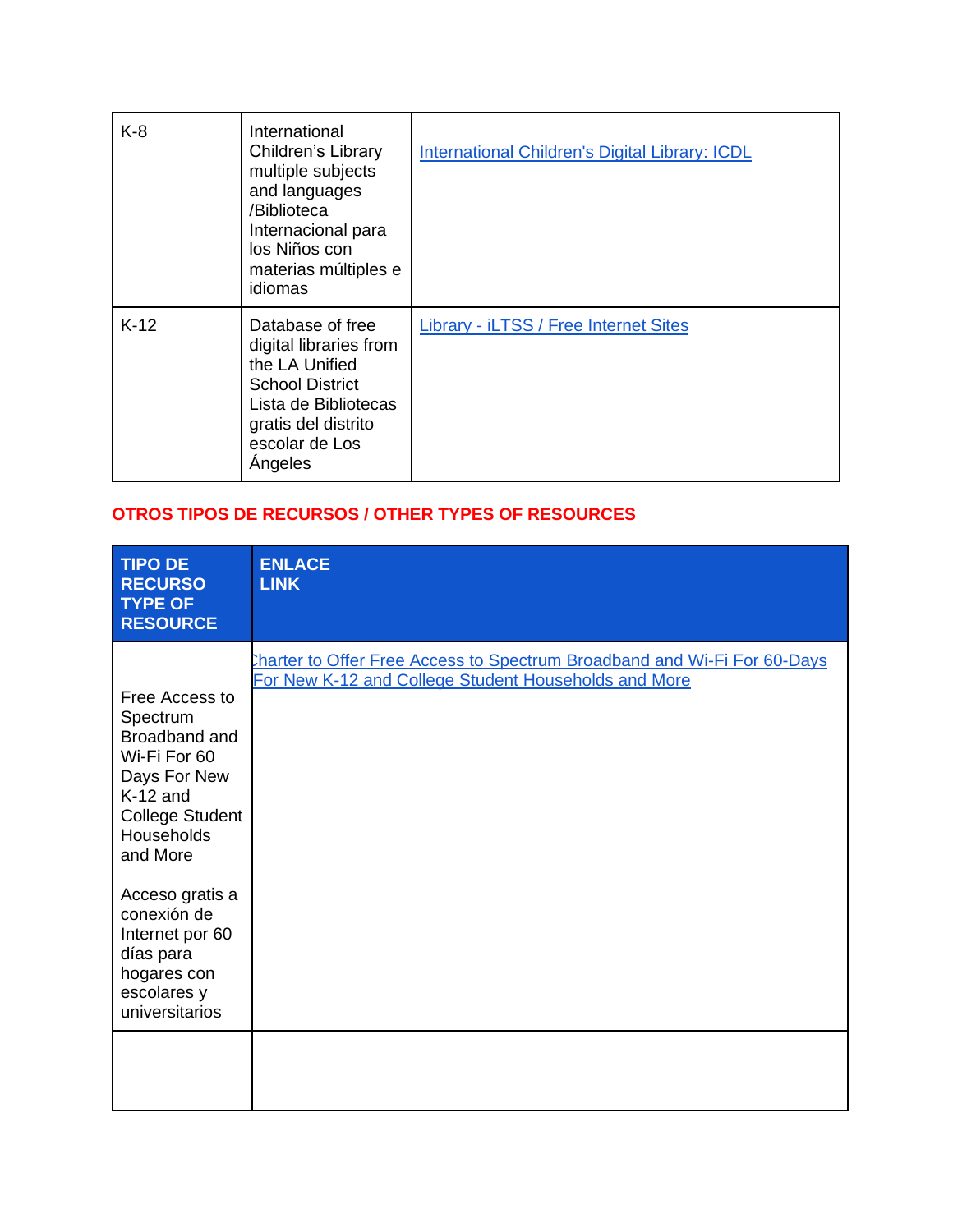| <b>Television</b><br>programming<br>through PBS for<br>Los Angeles<br>school children<br>Programación<br>educativa de<br>PBS por medio<br>de televisión. | <b>At-Home Learning</b>                                                                                                          |
|----------------------------------------------------------------------------------------------------------------------------------------------------------|----------------------------------------------------------------------------------------------------------------------------------|
| Free access to<br>Math tutoring<br>programs<br>(temporary)<br>Acceso gratis a<br>materiales para<br>estudiar<br>matemáticas<br>durante la crisis         | https://www.stmath.com/coronavirus?fbclid=IwAR2Z9kqIE7kBcVq7YdAEYu<br>vWQEW2quTvZ6m9KS_zMeyeiT9wHYcwgpmeRv0                      |
| Instructions for<br>parents,<br>teachers,<br>students and<br>class lessons<br>from the Los<br>Angeles Unified<br><b>School District</b>                  | <b>LAUSD Edgenuity Educator, Parent, and Student Resources</b>                                                                   |
| Instrucciones<br>para padres,<br>maestros y<br>alumnos y<br>lecciones por<br>area para los<br>estudiantes de<br>Los Angeles.                             |                                                                                                                                  |
| The ultimate<br>guide to<br><b>Museum Virtual</b><br>Collections                                                                                         | http://mcn.edu/a-guide-to-virtual-museum-<br>resources/?fbclid=IwAR1TX2qckul_foppqJdJ5mboTqw-<br>IMadP7Qw0xGs2geMDsBtb7lg3lYnNrw |
| Guia a las<br>colecciones<br>digitales de<br>museos.                                                                                                     |                                                                                                                                  |
|                                                                                                                                                          |                                                                                                                                  |